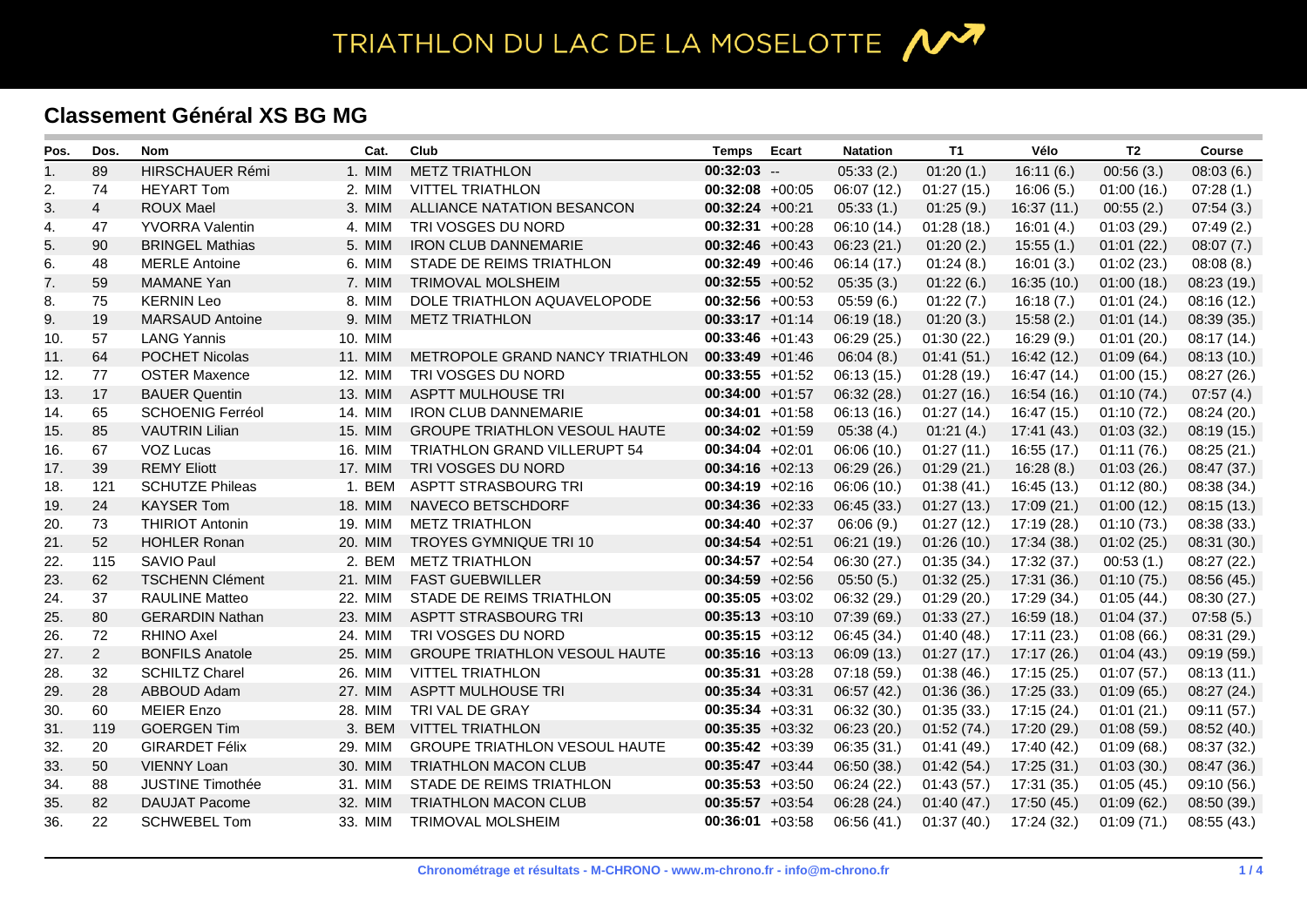## TRIATHLON DU LAC DE LA MOSELOTTE 1

| Pos. | Dos.           | <b>Nom</b>               | Cat.    | Club                                 | <b>Temps</b>       | Ecart | <b>Natation</b> | T1          | Vélo        | T <sub>2</sub> | <b>Course</b> |
|------|----------------|--------------------------|---------|--------------------------------------|--------------------|-------|-----------------|-------------|-------------|----------------|---------------|
| 37.  | 68             | <b>CORNEUX Loris</b>     | 34. MIM | E.C.A. CHAUMONT TRIATHLON            | $00:36:14 +04:11$  |       | 07:01(45.)      | 01:41(50.)  | 17:18(27.)  | 01:14(85.)     | 09:00 (49.)   |
| 38.  | 58             | <b>HUMBERT Marceau</b>   | 35. MIM | E.C.A. CHAUMONT TRIATHLON            | $00:36:14 +04:11$  |       | 07:57(78.)      | 01:33(26.)  | 17:08 (19.) | 01:03(27.)     | 08:33 (31.)   |
| 39.  | 79             | <b>CHARLIER Noal</b>     | 36. MIM | <b>TRIMOVAL MOLSHEIM</b>             | $00:36:18 +04:15$  |       | 06:00(7.)       | 02:26(110.) | 17:35 (39.) | 01:08(60)      | 09:09 (53.)   |
| 40.  | 56             | <b>GALL Titouan</b>      | 37. MIM | <b>TRIATHLON MACON CLUB</b>          | $00:36:32 +04:29$  |       | 08:16 (98.)     | 01:38(44)   | 17:09 (20.) | 01:09(67)      | 08:20 (16.)   |
| 41.  | 81             | FORDOXCEL Augustin       | 38. MIM | <b>NEUVES MAISONS TRIATHLON 54</b>   | $00:36:32 +04:29$  |       | 08:04(83)       | 01:21(5.)   | 17:40 (41.) | 00:57(4.)      | 08:30 (28.)   |
| 42.  | 86             | <b>RAGON Maxime</b>      | 39. MIM | TROYES GYMNIQUE TRI 10               | $00:37:07 +05:04$  |       | 06:59(43.)      | 01:46(64)   | 17:22 (30.) | 01:14(84.)     | 09:46 (75.)   |
| 43.  | 76             | JEANDOT Léo              | 40. MIM | <b>NEVERS TRIATHLON</b>              | $00:37:08$ +05:05  |       | 07:20(61.)      | 01:55(80.)  | 18:22(50.)  | 01:04(34.)     | 08:27(25.)    |
| 44.  | 14             | <b>HÉBRAUD Clément</b>   | 41. MIM | <b>TRIMOVAL MOLSHEIM</b>             | $00:37:22 +05:19$  |       | 07:31(66.)      | 02:14(103.) | 17:51 (44.) | 00:56(6)       | 08:50 (38.)   |
| 45.  | 53             | <b>DESANNAUX Louis</b>   | 42. MIM | <b>TRIMOVAL MOLSHEIM</b>             | $00:37:22 +05:19$  |       | 06:59(44.)      | 01:58(86.)  | 19:02 (65.) | 00:56(5.)      | 08:27(23.)    |
| 46.  | 61             | <b>BLIN Naël</b>         | 43. MIM | <b>TROYES GYMNIQUE TRI 10</b>        | $00:37:23 +05:20$  |       | 06:48 (36.)     | 01:35(32.)  | 18:26 (51.) | 01:15(89.)     | 09:19 (60.)   |
| 47.  | 34             | <b>JULLIARD Bastien</b>  | 44. MIM | TRI LION BELFORT                     | $00:37:43 +05:40$  |       | 08:07 (87.)     | 01:36(39)   | 18:32 (53.) | 01:06(49.)     | 08:22 (17.)   |
| 48.  | 41             | <b>PETITBON Matys</b>    | 45. MIM | <b>TRIATHLON MACON CLUB</b>          | $00:37:46$ +05:43  |       | 07:49(76.)      | 01:34(30.)  | 18:16 (49.) | 01:09(70.)     | 08:58 (47.)   |
| 49.  | 87             | <b>BARBAUX Camille</b>   | 46. MIM | <b>GROUPE TRIATHLON VESOUL HAUTE</b> | $00:37:52 +05:49$  |       | 06:54(39.)      | 01:36(38.)  | 18:38 (55.) | 01:27(111.)    | 09:17 (58.)   |
| 50.  | 30             | <b>KINET Matt</b>        | 47. MIM | <b>GROUPE TRIATHLON VESOUL HAUTE</b> | $00:37:56$ +05:53  |       | 06:26 (23.)     | 01:34(28.)  | 18:13 (48.) | 01:19(98.)     | 10:24 (92.)   |
| 51.  | 104            | MOUGEL DEPOUTOT          | 4. BEM  | TRIATHLON LANEUVEVILLE DEVANT NA     | $00:38:11 + 06:08$ |       | 07:05(48.)      | 01:49(68.)  | 19:21 (73.) | 00:58(10)      | 08:58(46.)    |
| 52.  | 95             | <b>BECHT Lancelot</b>    | 5. BEM  | <b>ASPTT STRASBOURG TRI</b>          | $00:38:14 +06:11$  |       | 06:45 (32.)     | 01:44(59.)  | 19:44 (79.) | 00:57(7.)      | 09:04 (52.)   |
| 53.  | 83             | <b>BROSED OTAL Emile</b> | 48. MIM | <b>TRIATHLON HOCHFELDEN</b>          | $00:38:15 +06:12$  |       | 08:08 (88.)     | 01:31(23.)  | 17:57 (46.) | 01:03(31.)     | 09:36 (67.)   |
| 54.  | 25             | <b>MUNIERE Titouan</b>   | 49. MIM | DOLE TRIATHLON AQUAVELOPODE          | $00:38:17 +06:14$  |       | 07:04(47.)      | 01:33(29.)  | 18:28 (52.) | 01:08(56)      | 10:04(81.)    |
| 55.  | $\overline{7}$ | MAETZ Jérémy             | 50. MIM | TRIMOVAL MOLSHEIM                    | $00:38:18 +06:15$  |       | 06:49 (37.)     | 01:54(76.)  | 18:56 (62.) | 01:14(87)      | 09:25 (62.)   |
| 56.  | 112            | PAREYDT Arno             | 6. BEM  | <b>METZ TRIATHLON</b>                | $00:38:21 +06:18$  |       | 07:42(73.)      | 01:43(56.)  | 18:49 (60.) | 00:58(9)       | 09:09 (54.)   |
| 57.  | 21             | <b>BRESSON Corentin</b>  | 51. MIM | <b>METZ TRIATHLON</b>                | $00:38:29 +06:26$  |       | 07:22(63.)      | 01:35(35.)  | 18:41 (59.) | 01:08(58.)     | 09:43 (72.)   |
| 58.  | 49             | <b>GILARDOT Hugo</b>     | 52. MIM | <b>TRIATHLON NANCY LORRAINE</b>      | $00:38:33 +06:30$  |       | 07:07(50.)      | 02:22(107.) | 17:58 (47.) | 01:24(106.)    | 09:42 (69.)   |
| 59.  | 70             | <b>MACKENNEY Scott</b>   | 53. MIM | <b>TRIATHLON MACON CLUB</b>          | $00:38:43 +06:40$  |       | 07:47(75.)      | 01:43(58.)  | 19:09 (66.) | 01:06(52)      | 08:58(48.)    |
| 60.  | 10             | <b>BARBAUX Louis</b>     | 54. MIM | <b>GROUPE TRIATHLON VESOUL HAUTE</b> | $00:38:48 +06:45$  |       | 07:37(68.)      | 01:34(31.)  | 19:21 (72.) | 01:13(82)      | 09:03 (50.)   |
| 61.  | 98             | <b>CHAMPENOIS Timéo</b>  | 7. BEM  | <b>TROYES GYMNIQUE TRI 10</b>        | $00:39:07 +07:04$  |       | 07:39(70.)      | 02:18(105.) | 18:35 (54.) | 01:07(55.)     | 09:28 (64.)   |
| 62.  | 23             | <b>BILLARD Victor</b>    | 55. MIM | <b>TRIATHLON MACON CLUB</b>          | $00:39:12 +07:09$  |       | 07:40(71.)      | 01:46(62)   | 19:16 (69.) | 01:12(78.)     | 09:18 (61.)   |
| 63.  | 109            | <b>CORNUEL Marceau</b>   | 8. BEM  | <b>LANGRES TRIATHLON</b>             | $00:39:20 +07:17$  |       | 07:08 (51.)     | 01:42(53.)  | 19:40 (77.) | 01:06(48.)     | 09:44 (73.)   |
| 64.  | 27             | POZZI Thomas             | 56. MIM | TRIATHLON LANEUVEVILLE DEVANT NA     | $00:39:28$ +07:25  |       | 07:16(57.)      | 01:38(45.)  | 19:47 (80.) | 01:03(33)      | 09:44 (71.)   |
| 65.  | $\,6\,$        | <b>JOLY Lukas</b>        | 57. MIM | TRI VOSGES DU NORD                   | $00:39:37 +07:34$  |       | 07:46(74.)      | 01:46(63)   | 19:00 (63.) | 01:20(103.)    | 09:45 (74.)   |
| 66.  | 31             | <b>TOULLERON Maxent</b>  | 58. MIM | <b>NEUVES MAISONS TRIATHLON 54</b>   | $00:39:55 +07:52$  |       | 08:03(82)       | 01:45(60.)  | 18:53(61)   | 01:20(101.)    | 09:54 (76.)   |
| 67.  | 103            | MOUGIN. Baptiste         | 9. BEM  | LA BRESSE TRIATHLON HAUTES VOSGES    | $00:39:58$ +07:55  |       | 07:22(64.)      | 02:06(96.)  | 20:18 (87.) | 01:17(92.)     | 08:55(44.)    |
| 68.  | 122            | <b>NAUDIN Antoine</b>    | 10. BEM | TROYES GYMNIQUE TRI 10               | $00:40:08$ +08:05  |       | 07:15(56.)      | 02:19(106.) | 18:40 (57.) | 01:30(112.)    | 10:24 (91.)   |
| 69.  | 69             | <b>CHERRIER Maé</b>      | 59. MIM | <b>TRIMOVAL MOLSHEIM</b>             | $00:40:11 + 08:08$ |       | 08:09 (89.)     | 02:03(93)   | 19:14 (68.) | 01:05(42)      | 09:40 (68.)   |
| 70.  | 84             | <b>MAETZ Ilian</b>       | 60. MIM | <b>TRIMOVAL MOLSHEIM</b>             | $00:40:14 +08:11$  |       | 08:09 (91.)     | 02:01(90.)  | 19:26 (74.) | 01:12(81.)     | 09:26 (63.)   |
| 71.  | 15             | <b>GIRAUD Nathan</b>     | 61. MIM | <b>TRIATHLON MACON CLUB</b>          | $00:40:25$ +08:22  |       | 08:03(81.)      | 01:55(78.)  | 18:40 (58.) | 01:20(99.)     | 10:27 (93.)   |
| 72.  | 105            | <b>SCHNEIDER Jules</b>   | 11. BEM | <b>TRIMOVAL MOLSHEIM</b>             | $00:40:28$ +08:25  |       | 08:10 (92.)     | 01:49(69)   | 20:18 (88.) | 01:01(19.)     | 09:10 (55.)   |
| 73.  | 29             | <b>KOSTINE Léo</b>       | 62. MIM | <b>MONTCEAU TRIATHLON</b>            | $00:40:29 +08:26$  |       | 07:41(72.)      | 01:41(52.)  | 20:02 (83.) | 01:06(50.)     | 09:59 (78.)   |
| 74.  | 9              | <b>DALLEM Robin</b>      | 63. MIM | <b>ASPTT MULHOUSE TRI</b>            | $00:40:30 +08:27$  |       | 07:18(58.)      | 01:46(66)   | 20:09 (86.) | 01:18(97.)     | 09:59 (77.)   |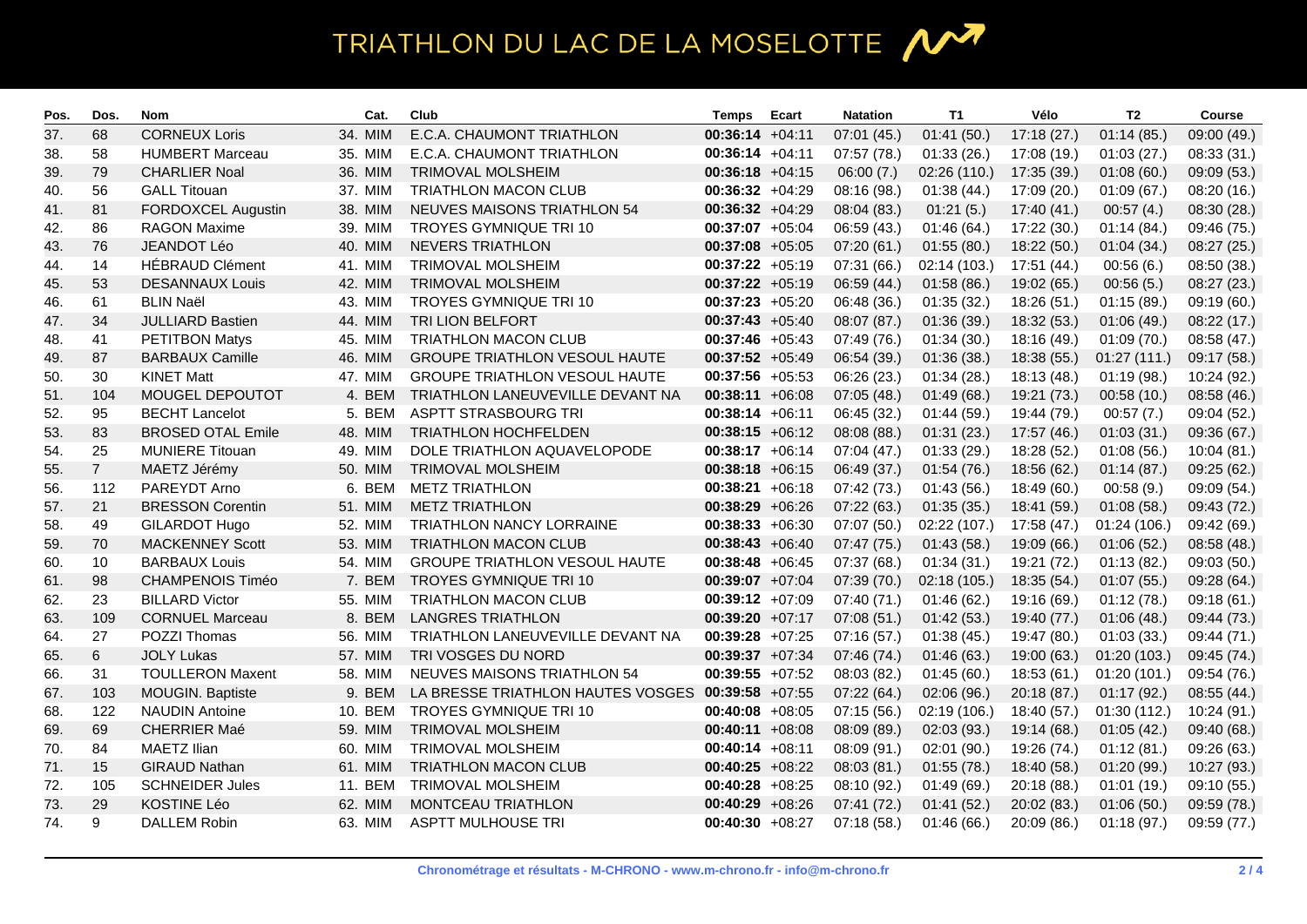## TRIATHLON DU LAC DE LA MOSELOTTE 1

| Pos. | Dos.           | <b>Nom</b>                |         | Cat.    | Club                             | <b>Temps</b>       | Ecart | <b>Natation</b>                                                                  | T1           | Vélo                                                | T <sub>2</sub>                         | <b>Course</b> |
|------|----------------|---------------------------|---------|---------|----------------------------------|--------------------|-------|----------------------------------------------------------------------------------|--------------|-----------------------------------------------------|----------------------------------------|---------------|
| 75.  | 8              | <b>FOLTZER Louis</b>      |         | 64. MIM | <b>ASPTT MULHOUSE TRI</b>        | $00:40:31 +08:28$  |       | 07:12(53.)                                                                       | 02:04 (94.)  | 20:02 (84.)                                         | 01:13(83)                              | 10:00 (79.)   |
| 76.  | 26             | <b>AZIOUNE Gabriel</b>    | 65. MIM |         | <b>METZ TRIATHLON</b>            | $00:40:54 +08:51$  |       | 06:46 (35.)                                                                      | 01:56(82.)   | 21:06 (97.)                                         | 01:00(17.)                             | 10:06 (83.)   |
| 77.  | 44             | <b>DUVOY Lenny</b>        |         | 66. MIM | <b>TRIATH LONS</b>               | $00:40:59 +08:56$  |       | 09:26 (113.)                                                                     | 02:24 (109.) | 19:01 (64.)                                         | 01:04(39.)                             | 09:04 (51.)   |
| 78.  | 63             | <b>GRIMM Clement</b>      | 67. MIM |         | TRIMOVAL MOLSHEIM                | $00:41:06 +09:03$  |       | 07:15(55)                                                                        | 01:54(79.)   | 20:08 (85.)                                         | 01:03(35.)                             | 10:46 (100.)  |
| 79.  | 78             | <b>DIETTERT Nicolas</b>   | 68. MIM |         | <b>GERARDMER TRIATHLON</b>       | $00:41:06 +09:03$  |       | 07:29(65.)                                                                       | 01:54(81.)   | 19:49 (81.)                                         | 01:17(91.)                             | 10:37 (97.)   |
| 80.  | 38             | POULET Victor             | 69. MIM |         | RAID EVASION AZIMUT              | $00:41:07 +09:04$  |       | 08:17 (99.)                                                                      | 01:52(72.)   | 19:19 (71.)                                         | 01:04(41.)                             | 10:35 (96.)   |
| 81.  | 12             | VANDAELE Joshua           | 70. MIM |         | MONTCEAU TRIATHLON               | $00:41:09 +09:06$  |       | 08:15 (96.)                                                                      | 02:00(88.)   | 19:12 (67.)                                         | 01:26(108.)                            | 10:16(88)     |
| 82.  | 91             | <b>ROLAND Edgar</b>       | 71. MIM |         | <b>TRIATH'LONS</b>               | $00:41:24 +09:21$  |       | 08:02(80.)                                                                       | 01:54(77.)   | 19:29 (75.)                                         | 01:04(40.)                             | 10:55 (103.)  |
| 83.  | 45             | STATTNER Mathéo           | 72. MIM |         | <b>FAST GUEBWILLER</b>           | $00:41:28 +09:25$  |       | 07:03(46.)                                                                       | 01:51(71.)   | 19:44 (78.)                                         | 01:26(109.)                            | 11:24 (110.)  |
| 84.  | 106            | PARENT Yohann             |         | 12. BEM | <b>TRIMOVAL MOLSHEIM</b>         | $00:41:44 +09:41$  |       | 08:43 (102.)                                                                     | 01:47(65)    | 20:37 (93.)                                         | 01:04(38.)                             | 09:33 (65.)   |
| 85.  | 113            | <b>EDIGHOFFER Gabriel</b> |         | 13. BEM | TRIMOVAL MOLSHEIM                | $00:41:49 +09:46$  |       | 07:20(60.)                                                                       | 02:00(89.)   | 20:57 (94.)                                         | 01:02(28.)                             | 10:30 (94.)   |
| 86.  | $\mathbf{1}$   | DA FONSECA Paco           | 73. MIM |         | E.C.A. CHAUMONT TRIATHLON        | $00:41:50 +09:47$  |       | 08:06 (86.)                                                                      | 01:36(37.)   | 19:53 (82.)                                         | 01:31(114.)                            | 10:44 (99.)   |
| 87.  | 46             | <b>ROMANO Arthur</b>      |         | 74. MIM | <b>METZ TRIATHLON</b>            | $00:41:51 +09:48$  |       | 08:06 (85.)                                                                      | 04:27 (119.) | 19:18 (70.)                                         | 01:05(46.)                             | 08:55(42.)    |
| 88.  | 18             | <b>MERCIER Matelin</b>    | 75. MIM |         | NEUVES MAISONS TRIATHLON 54      | $00:42:38$ +10:35  |       | 07:21 (62.)                                                                      | 02:01 (91.)  | 21:01 (96.)                                         | 01:17(93)                              | 10:58 (104.)  |
| 89.  | 96             | <b>RONDOT Justin</b>      |         | 14. BEM | TRIATHLON LANEUVEVILLE DEVANT NA | $00:42:40 +10:37$  |       | 08:11 (93.)                                                                      | 01:43(55.)   | 20:26 (91.)                                         | 01:20(100.)                            | 11:00 (107.)  |
| 90.  | 100            | <b>MARTIN Lucas</b>       |         | 15. BEM | <b>TRIMOVAL MOLSHEIM</b>         | $00:42:48$ +10:45  |       | 08:45 (103.)                                                                     | 01:48(67.)   | 20:33 (92.)                                         | 01:08(63)                              | 10:34 (95.)   |
| 91.  | 102            | <b>CHARLIER Samuel</b>    |         | 16. BEM | TRIMOVAL MOLSHEIM                | $00:42:59$ +10:56  |       | 07:05(49.)                                                                       | 02:06 (95.)  | 22:22 (107.)                                        | 01:07(54)                              | 10:19(90.)    |
| 92.  | 110            | <b>REIN Eliott</b>        |         | 17. BEM | TRIATHLON LANEUVEVILLE DEVANT NA | $00:43:13 +11:10$  |       | 07:59 (79.)                                                                      | 01:38(43)    | 20:26 (90.)                                         | 01:14(86.)                             | 11:56 (113.)  |
| 93.  | 108            | <b>BASSAUD Gabin</b>      |         | 18. BEM | <b>BESANCON TRIATHLON</b>        | $00:43:35 +11:32$  |       | 08:15 (95.)                                                                      | 01:56(83.)   | 21:20 (102.)                                        | 01:06(47.)                             | 10:58 (105.)  |
| 94.  | 55             | <b>UJVARY Augustin</b>    | 76. MIM |         | <b>SENS TRIATHLON</b>            | $00:43:42 +11:39$  |       | 09:20 (111.)                                                                     | 01:53(73.)   | 21:14(100.)                                         | 00:59(11)                              | 10:16 (89.)   |
| 95.  | 40             | <b>LEGROS Constantin</b>  | 77. MIM |         | RAID EVASION AZIMUT              | $00:44:06$ +12:03  |       | 09:10 (108.)                                                                     |              | $02:13(101.)$ 21:15 $(101.)$                        | 01:17(94)                              | 10:11(86.)    |
| 96.  | 33             | <b>COSTA Constant</b>     | 78. MIM |         | <b>VITTEL TRIATHLON</b>          | $00:44:11 + 12:08$ |       | 08:09 (90.)                                                                      | 01:50(70.)   | 21:11(98.)                                          | 01:21 (105.) 11:40 (112.)              |               |
| 97.  | 92             | <b>LAFFINEUR Constant</b> |         | 19. BEM | <b>METZ TRIATHLON</b>            | $00:44:26$ +12:23  |       | 08:16 (97.)                                                                      |              | 02:15 (104.) 21:58 (105.)                           | 01:06(51)                              | 10:51 (102.)  |
| 98.  | 114            | <b>CILLO Paul</b>         |         | 20. BEM | MONTCEAU TRIATHLON               | $00:44:50$ +12:47  |       | 08:28 (101.)                                                                     |              | 02:59 (118.) 22:09 (106.)                           | 01:31(115.)                            | 09:43 (70.)   |
| 99.  | $\mathbf{3}$   | <b>BARNABE Simon</b>      | 79. MIM |         | <b>ASPTT MULHOUSE TRI</b>        | $00:44:58$ +12:55  |       | 08:26 (100.)                                                                     | 01:53(75.)   | 22:43 (109.)                                        | 01:08(61)                              | 10:48 (101.)  |
| 100. | 51             | <b>CAPET Ronan</b>        | 80. MIM |         | <b>SENS TRIATHLON</b>            | $00:45:13 +13:10$  |       | 09:20 (112.)                                                                     |              | 02:39 (113.) 21:22 (103.)                           | 01:47 (117.)                           | 10:05 (82.)   |
| 101. | 43             | <b>HEUILLARD Quentin</b>  | 81. MIM |         | <b>TROYES GYMNIQUE TRI 10</b>    | $00:45:16$ +13:13  |       | 08:57 (106.)                                                                     | 02:23(108.)  | 20:59 (95.)                                         | 01:18(96.)                             | 11:39 (111.)  |
| 102. | 107            | <b>LHOTE Eliott</b>       |         | 21. BEM | <b>MONTCEAU TRIATHLON</b>        | $00:45:56$ +13:53  |       | 09:04 (107.)                                                                     | 01:58(87.)   | 23:35 (113.)                                        | 01:09(69)                              | 10:10 (84.)   |
| 103. | 93             | <b>BELLIN Simon</b>       |         | 22. BEM | <b>TROYES GYMNIQUE TRI 10</b>    | $00:47:01$ +14:58  |       | 08:54 (105.)                                                                     | 02:14(102.)  | 21:12(99.)                                          | 01:19(95.)                             | 13:22 (116.)  |
| 104. | 117            | <b>TINCHANT Tom</b>       |         | 23. BEM | <b>VITTEL TRIATHLON</b>          | $00:47:11 + 15:08$ |       | 08:48 (104.)                                                                     | 02:01 (92.)  | 22:26 (108.)                                        | 01:24(107.)                            | 12:32 (115.)  |
| 105. | 11             | <b>BOUQUIN Matteo</b>     | 82. MIM |         | TRIATHLON CLUB DE LA VOLOGNE     | $00:49:46$ +17:43  |       | 08:14(94)                                                                        | 01:57(84.)   | 25:52 (115.)                                        | 01:12(77.)                             | 12:31 (114.)  |
| 106. | 66             | <b>MOUTHON Tom</b>        | 83. MIM |         | <b>RAID EVASION AZIMUT</b>       | $00:49:58$ +17:55  |       | 13:02 (118.)                                                                     | 02:29 (112.) | 23:19 (111.)                                        | 00:58(8.)                              | 10:10 (85.)   |
| 107. | 97             | <b>VIPREY Lorys</b>       |         | 24. BEM | <b>LANGRES TRIATHLON</b>         | $00:50:47$ +18:44  |       | 12:19 (117.)                                                                     |              | 02:47 (117.) 23:26 (112.)                           | 01:16(90.)                             | 10:59 (106.)  |
| 108. | 16             | <b>DESSIN Hugo</b>        | 84. MIM |         | TROYES GYMNIQUE TRI 10           | $00:51:04$ +19:01  |       | 13:23 (119.)                                                                     |              | 02:42 (114.) 23:00 (110.) 01:20 (102.)              |                                        | 10:39 (98.)   |
| 109. | $\overline{5}$ | <b>BALAT Louis</b>        | 85. MIM |         | RAID EVASION AZIMUT              | $00:53:14 +21:11$  |       | 09:17 (110.)                                                                     | 02:07(97.)   |                                                     | 28:58 (117.) 01:31 (113.) 11:21 (108.) |               |
| 110. | 120            | <b>FRANCOIS Romaric</b>   |         | 25. BEM | <b>FAST GUEBWILLER</b>           | $00:53:14 +21:11$  |       | 09:13 (109.)                                                                     |              | 02:47 (116.) 28:26 (116.) 01:27 (110.) 11:21 (109.) |                                        |               |
| 111. | 71             | <b>GLAETTLI Dylan</b>     |         | 86. MIM |                                  |                    |       | 00:53:31 +21:28 11:33 (116.) 02:27 (111.) 23:45 (114.) 01:45 (116.) 14:01 (117.) |              |                                                     |                                        |               |
| DSQ  | 118            | <b>WEBER Noé</b>          |         | BEM     | TRIATHLON GRAND VILLERUPT 54     | <b>DSQ</b>         |       |                                                                                  |              |                                                     |                                        |               |